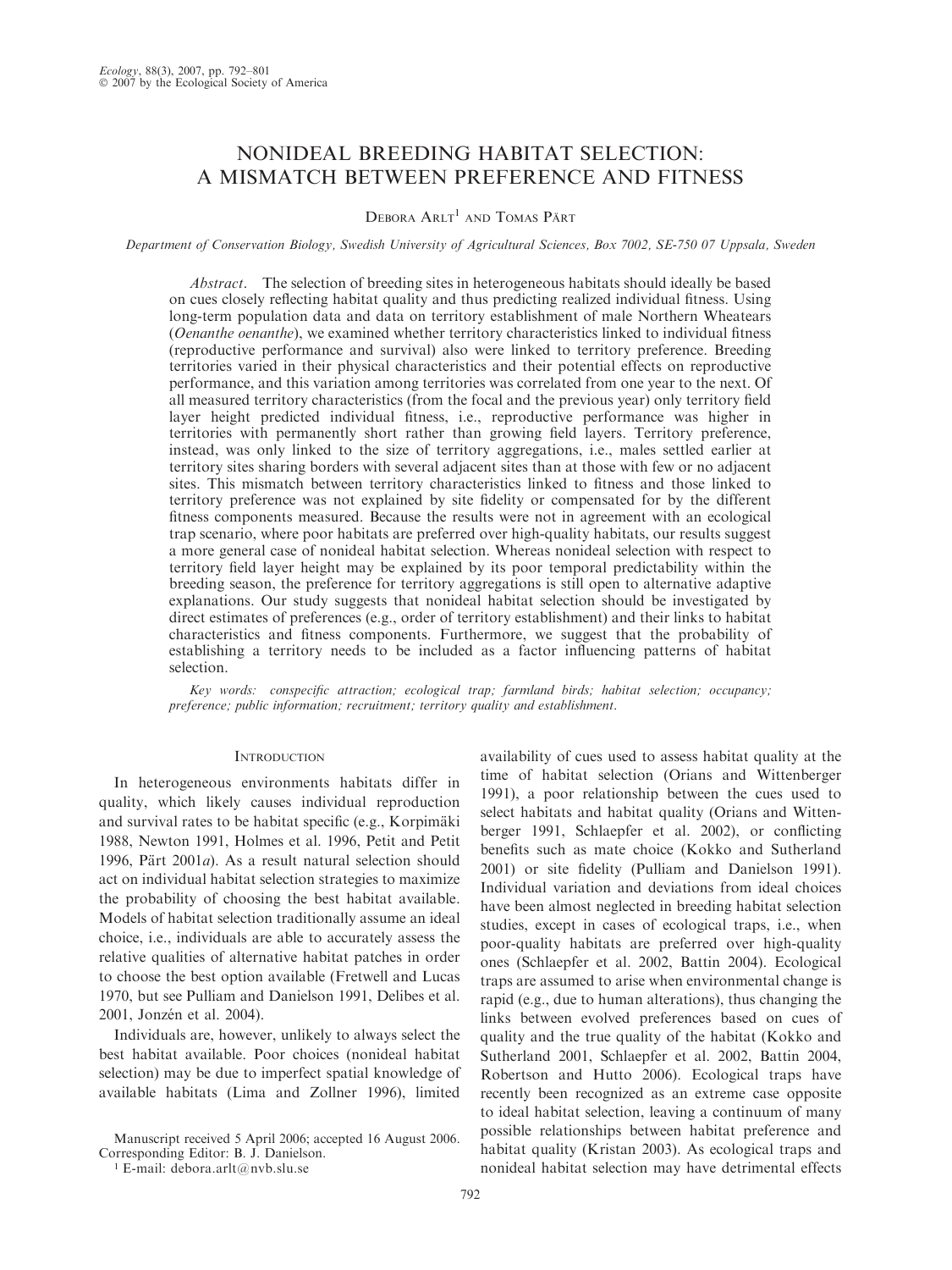on population dynamics and long-term persistence (Pulliam and Danielson 1991, Delibes et al. 2001, Donovan and Thompson 2001, Kokko and Sutherland 2001, Kristan 2003) there has been an increasing interest in identifying and understanding the causes of such nonadaptive habitat selection.

Most previous studies of potential ecological traps lack direct estimates of habitat preference and instead use habitat-specific densities as a surrogate (Battin 2004, Robertson and Hutto 2006). For a variety of reasons, however, local breeding densities may not reflect preference (Van Horne 1983, Battin 2004). Another problem with previous studies is that data on several fitness components are lacking, and therefore an apparent maladaptive habitat selection with respect to one component (e.g., reproductive output) may be compensated for by another (e.g., survival) (Battin 2004). Reliable estimates on the relationship between habitat qualities and individual habitat preferences require data on preferences (e.g. arrival time, Robertson and Hutto 2006) in relation to potential cues of habitat quality, and links between these cues and fitness components. So far, few studies of ecological traps have fully investigated these links between habitat characteristics, fitness components, and preferences (Robertson and Hutto 2006).

Patterns of breeding habitat selection and ecological trap scenarios have mainly been studied by comparing averages of individual decisions and reproductive performances between habitat patches (e.g., in Robertson and Hutto 2006). Habitat patches are, however, rarely spatially distinct and uniform in quality (Kristan 2003). Therefore, average estimates at the patch level may obscure the links between preferences and their individual fitness consequences. Furthermore, breeding habitat selection is a result of individual behavioural decisions identifying, assessing, and establishing breeding sites (e.g., Fretwell and Lucas 1972, Pulliam and Danielson 1991). Thus, in order to investigate if the selection of breeding habitat is adaptive we need to study the links between individual preferences and their fitness consequences at the breeding site scale (e.g., territory).

Here, we studied breeding habitat selection by examining individual choices of breeding sites (territories) of male Northern Wheatears (Oenanthe oenanthe, hereafter wheatears) using data from a long-term population study in a heterogeneous agricultural landscape. In this population both adults and young display high return rates such that patterns of adult survival and local recruitment could be investigated. By investigating the links between territory characteristics, fitness components, and territory preference our aims were to test whether breeding territory selection of male wheatears deviated from the expectations of ideal selection, and if so, identify the potential causes of such nonadaptive selection of breeding sites. First, we investigated whether characteristics of territory sites predicted individual reproductive performance and subsequent survival. As breeding site selection may be determined by information collected in the previous breeding season, e.g., about conspecific presence and reproductive success (Stamps 1988, Boulinier and Danchin 1997, Danchin et al. 2004), we investigated territory characteristics both of the focal and the previous year. We separately analyzed the relationships of territory characteristics to four fitness components (breeding success, number of fledglings, number of local recruits, and male survival), as variation in these components may have different causes and thus compensatory effects. Second, we tested whether territory preference (order of territory establishment and long-term occupancy of territory sites) was related to the relative value of the above predictors of reproductive performance. Nonideal territory selection was identified when there was a mismatch between territory characteristics predicting fitness and those linked to preference.

### **METHODS**

#### Study area and species

The study area  $(40 \text{ km}^2)$  was situated in an agricultural landscape southeast of Uppsala in southern Central Sweden (59°50′ N,  $17°50'$  E). The landscape consisted of a mosaic of grazed and ungrazed grasslands (11%), crop fields (68%), and woodlands and forest (21%). Territory sites were spatially scattered and located in grasslands (58%), crop fields (28%), and on farmyards (13%), either solitary (on average 30%; mainly in fields and on farms) or in small clusters of 2–5 pairs (70%; mainly in grazed grasslands).

Wheatears are small, long-distance migrants wintering south of the Sahara. They are insectivorous groundforaging birds with a main distribution in habitats consisting of short field layers (Cramp 1988). (A field layer consists of the grasses and forbs forming the layer of vegetation.) In our study area, nest sites are abundant and nests are placed either on the ground under stones (in stone piles and stone walls) or under roof tiles of buildings (on average; 20%, mainly barns). Previous studies show that wheatears prefer habitat patches with short field layers, which were positively related to prey availability (Tye 1992) and negatively related to risk of nest predation (Pärt 2001 $a$ ,  $b$ ). Breeding site selection may mainly be made upon arrival, but may also be determined by information collected in the previous breeding season, e.g., about conspecific presence and reproductive success (T. Pärt, D. Arlt, and A. Qvarnström, unpublished manuscript).

#### Long-term data

We collected data on long-term occupancy and reproductive performance on 146 territory sites (occupied by  $\sim$ 100 pairs each year) during 1993–2003. Each year, we monitored all previous territory sites (occupied  $\geq$ 1 year) and all potential breeding sites every third to fifth day from mid-April to the end of June to collect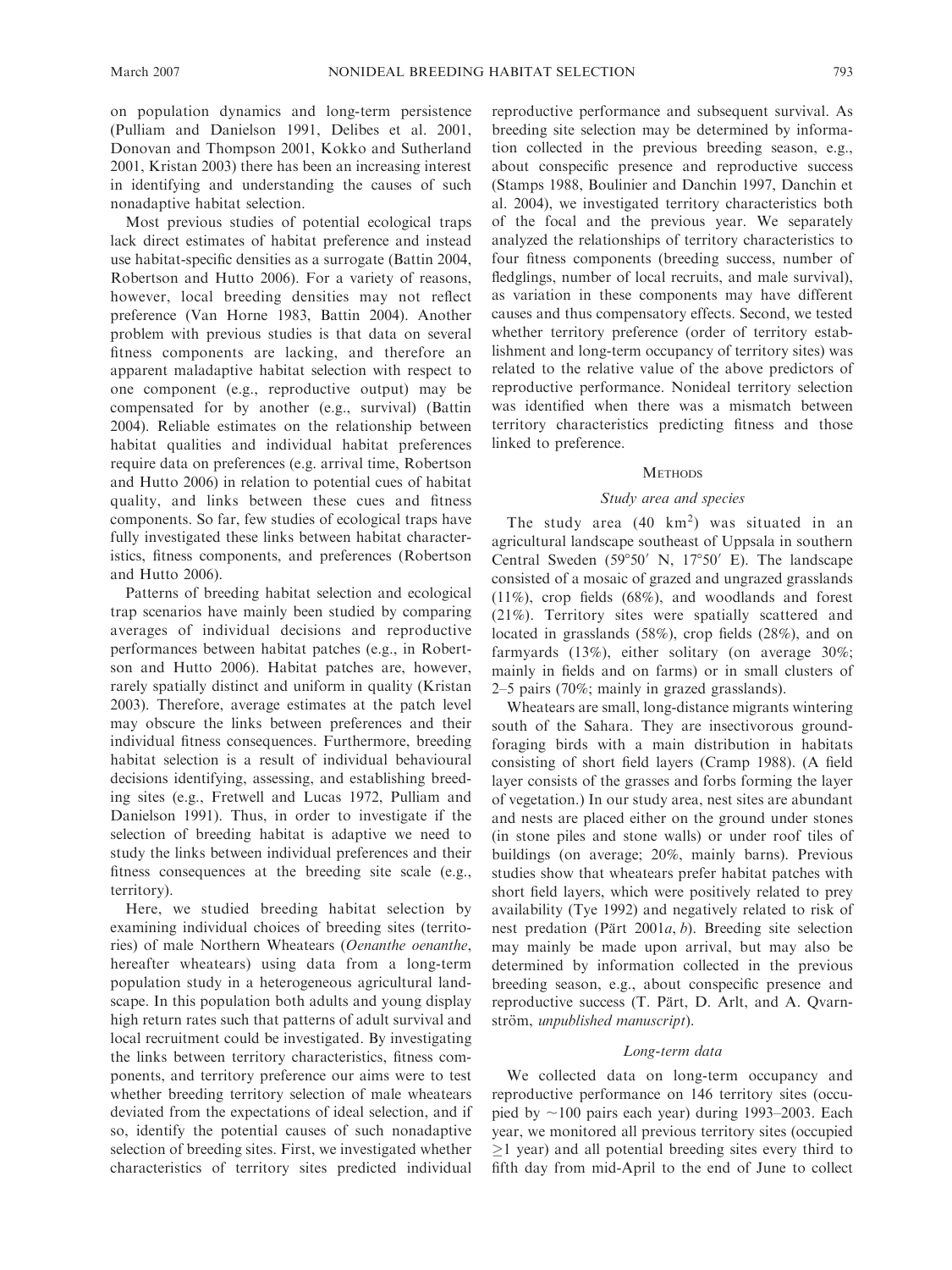data on occupancy, male age (yearling or older), hatching date, breeding success (successful vs. failed) and number of fledged young (for details see Pärt [ $2001a$ ]). Breeding was defined to be successful when we observed fledglings or heard intense warning calls of the parents after fledging  $(≥15$  days after hatching). Nest failures, 15–40% of all attempts per year (average 29%), were mostly due to predation (Pärt  $2001a$ ). Nest failures during the incubation period were recognized by obvious behavioral changes of males and females (personal observation). We marked nestlings (5–8 days old) from 69% of all nest sites (31% were inaccessible, e.g., because of heavy stones in rock piles) and most adults with an aluminum ring and a unique combination of color rings. Data on the number of local recruits were restricted to territory sites  $(n = 81)$  at the central part of our study area  $(8 \text{ km}^2)$  to avoid biases due to natal dispersal out of a restricted area. Since we identified all breeding pairs in an area covering  $60 \text{ km}^2$  (130–190) pairs), all local recruits and adults dispersing within 6 km from our central territory sites were detected. There was no difference in recruitment or dispersal probability of juveniles (average recruitment  $= 16\%$  of all fledged young from the central area) with respect to birth site location within this central area (central vs. peripheral territory sites, number of recruits: Wilcoxon  $Z = 0.46$ , P  $= 0.646$ ,  $n = 444$ ; natal dispersal distances [log transformed]: t test,  $t = 0.24$ , df = 188, P = 0.810, n = 444). Adult male survival was estimated by the return of ringed males to a  $60 \text{-} \text{km}^2$  area in subsequent years, as only 2% of adults that survived in at least two years following their first breeding attempt escaped detection in one year.

Territories were recorded on detailed maps (scale 1:10 000). A territory was delimited by the outermost positions of the majority  $(>\!\!90\%)$  of all recorded positions of the resident pair or unpaired male. Locations of territories (territory sites) were surprisingly stable across years irrespective of territory holder, because wheatears frequently use landscape features such as prominent stones, stone walls, and fences as territory boundaries. We defined that territories were identical between years (i.e., located at the same territory site) when territories overlapped by more than twothirds and included nest sites from previous or subsequent years, or, in a few cases, when the distance between nest sites in consecutive years was  $<50$  m (i.e., the average radius of a territory assumed a circular shape).

#### Territory predictors of reproductive performance

As estimators of territory site quality we used four fitness components: breeding success, number of fledged young, number of recruits, and adult male survival. The average quality of a territory site may also be estimated by the long-term probability of breeding success (proportion of successful breeding attempts out of the total number of breeding attempts at a territory site,

1993–2003, arcsine transformed). When a territory site was occupied by  $>1$  breeding pair (12% of occupied sites per year) we included the breeding attempts of all pairs in our estimate of long-term probability of breeding success at that site. Results do not change when only the breeding success of the first established pair was included.

We tested whether certain territory characteristics (i.e., cues) could predict reproductive performance or male survival. We investigated the following territory site characteristics from the breeding year (year  $t$ : territory field layer height, territory cluster size); and five territory characteristics from the previous season (year  $t - 1$ ) that could have been used as cues by prospecting wheatears (field layer height, presence of a breeding pair and its breeding success, number of breeding neighbors, and number of neighbors breeding successfully). Classification of field layer height was based on four (between late April/early May and late June) visual estimates of proportions of short  $(<5$  cm high), medium  $(5-15 \text{ cm high})$ , and high  $(>15 \text{ cm high})$ field layers. (For validation of the method see Pärt 2001b.) Territories were classified as having either a permanently short field layer (short field layer on all four occasions on at least 0.25 ha [i.e., the minimum territory size] within 50 m of the nest site; mainly grazed grasslands and farm yards) or a growing field layer (nongrazed or late-grazed grasslands, fallow fields, and crop fields). At the time of territory establishment in April, on average 95% of all territory sites had a short field layer, but  $\sim 50\%$  of these (fields, cultivated grasslands, nongrazed or late-grazed pastures) grew tall field layers later on. Clustering of territory sites may reflect local habitat quality if patches of higher habitat quality sustain more breeding pairs and thus lead to local concentrations of territory sites. For each territory site we determined territory cluster size as the number of neighboring territory sites, i.e., adjacent territory sites sharing boundaries.

## Territory preference

Preferences can be inferred from observed settlement patterns (see also Robertson and Hutto 2006). We estimated territory preference by long-term occupancy or order of territory establishment (data from 2002– 2003). For each territory site we calculated long-term occupancy (the number of years a territory site was occupied during 1993–2003) as an estimate of average preference for a territory site (Sergio and Newton 2003). As the primary measure of territory preference, however, we used order of territory establishment by males at the territory sites. Order of territory establishment was calculated by ranking (tied ranks) dates of site establishment recorded in 2002 and 2003. In both years we visited all sites once a day between 10 April (i.e., a few days before the first males arrive) and the end of May. A territory site was assumed to be established on the first day a male territory holder was observed at the site. Of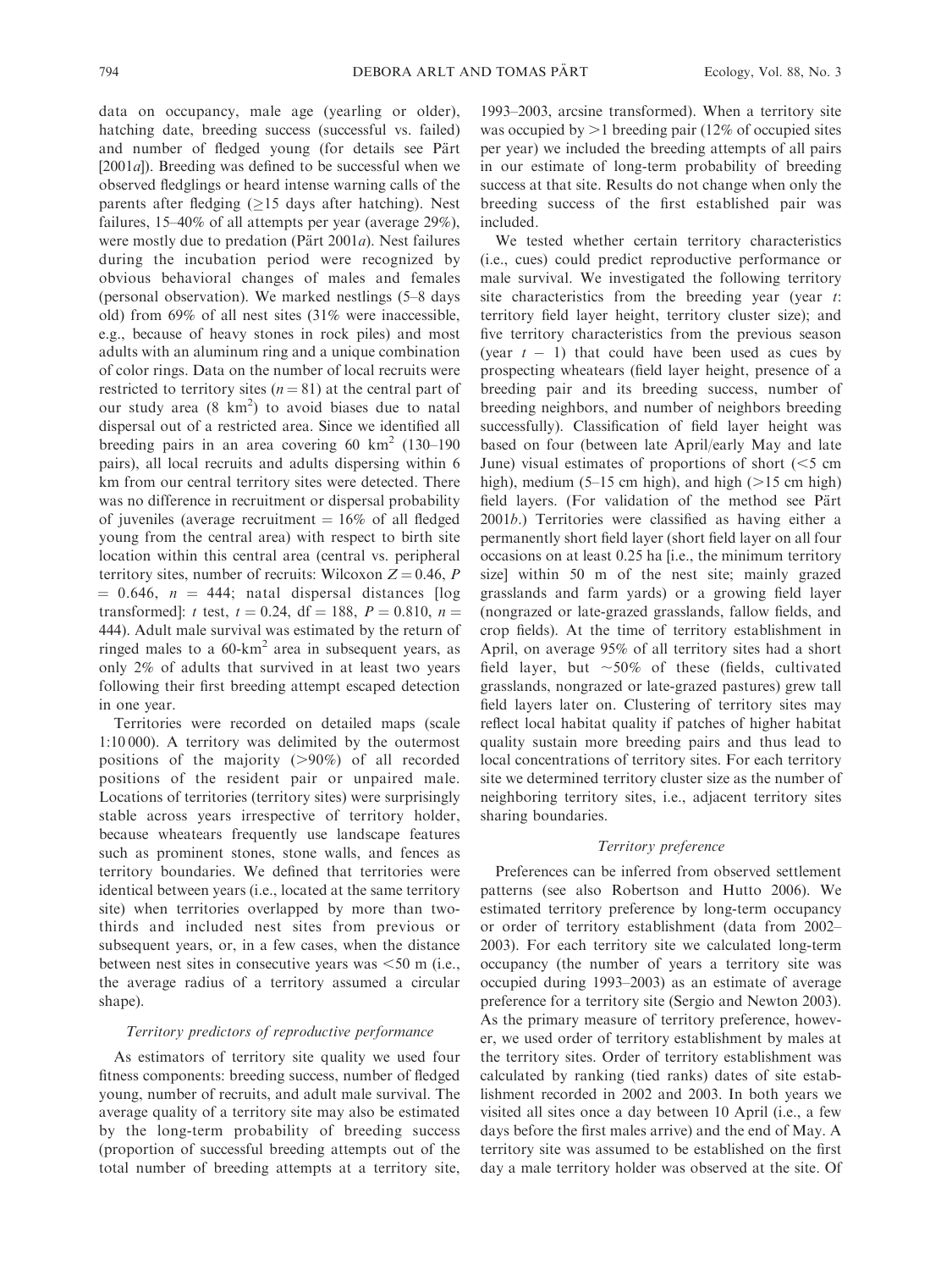the 146 territory sites, 89 were occupied in 2002 and 88 in 2003. When two males established a territory at the same site (9 sites in 2002, 10 in 2003), we used the first observation of the first arriving male as the date of site establishment. Males were identified by color rings (53%) or variable plumage characteristics. Because territory preference might be biased by prior occupancy, we primarily analyzed males choosing new territories, i.e., excluding males displaying site fidelity and males for which site fidelity status could not be determined. Males were site faithful when they returned to breed at either the same (68%) or the adjacent territory site (32%; males often defend a larger area including more than one territory site at arrival). Site fidelity status was unknown for unmarked old males on territory sites that had been occupied by an unmarked male in the preceding year. There were 15 and 21 site-faithful males and 17 and 12 males with unknown status in 2002 ( $n = 89$ ) and 2003 (*n*  $= 88$ ), respectively. Female territory preferences are complicated when a female's settlement is strongly dependent on the presence of an established unpaired male (correlation between male and female order of establishment: Spearman  $r_S = 0.46$ ,  $n = 141$ ,  $P < 0.0001$ ) and therefore were not investigated here.

#### Statistics

We used generalized linear models (GLIM, PROC GENMOD, SAS 1999) to test the relationship between territory site characteristics and reproductive performance or male survival. We used binomial (with a logit link; for breeding success and survival) or Poisson (with a log link; for number of fledglings and recruits) models. Corrections for overdispersion were made when necessary. Results are based on log-likelihood ratio chisquare values. The repeated structure of the data (i.e., territory sites across years) was handled by generalized estimating equations (GEE; Diggle et al. 1994) using an autoregressive covariance structure of order one. The analyzed components of reproductive performance were partly dependent on each other because failed attempts were included in analyses of number fledged and recruits. We included failed attempts because small additive effects of each component may be masked by the use of independent components and therefore may not reveal fitness compensations. The relationship between order of territory establishment and territory characteristics was analyzed by a mixed model, with territory site identity as a random factor (PROC MIXED; SAS 1999). To separate the two episodes of territory selection, territory characteristics in year  $t - 1$ were analyzed separately from those in year  $t$ . For territory characteristics in year  $t - 1$  we investigated two alternative models, because data on breeding success was only available for occupied sites: Model 1 included field layer height and two occupancy variables (presence of a breeding pair at the territory site, number of breeding neighbors); Model 2 included field layer height and two success variables (territory breeding success and

TABLE 1. Between-year correlations for fitness components and field layer height at territory sites of Northern Wheatears.

| Variable                                                                                        | n                               | $\gamma^2$             | Correlation $(rs)$<br>or concordance <sup>†</sup> |                                                 |
|-------------------------------------------------------------------------------------------------|---------------------------------|------------------------|---------------------------------------------------|-------------------------------------------------|
| Breeding success<br>Number fledged<br>Number of recruits<br>Male survival<br>Field layer height | 666<br>497<br>527<br>290<br>685 | 4.94<br>1.07<br>296.03 | 66\%<br>0.08<br>0.41<br>54%<br>83%                | 0.026<br>0.095<br>< 0.0001<br>0.301<br>< 0.0001 |

Concordance (%) is reported for chi-sqare tests.

number of successful neighbors). In all models we included year and male age as independent variables. We tested for interactions between independent variables, which in no case were significant ( $P > 0.05$ ). Sample sizes differ between different tests due to the use of subsets and missing values. Degrees of freedom associated with F values refer to numerator and denominator degrees of freedom:  $df = numerator$ , denominator. All data with error terms are presented as means  $\pm$  SE.

### **RESULTS**

Territory sites varied considerably with respect to potential predictors of territory quality (Appendix). Territory sites also varied with respect to our fitness estimates of territory quality, i.e., the probability of annual breeding success, number of fledglings, number of recruits, probability of male survival, and long-term probability of breeding success (Appendix). Reproductive performance and field layer height in territories was to some extent temporally correlated (Table 1). Thus the wheatears potentially could use information on territories collected in year  $t - 1$  to predict their quality in year t.

#### Predictors of reproductive performance and male survival

To investigate predictors of territory quality we analyzed the relationships between territory characteristics and all four fitness components. Territory characteristics from the year of breeding (year  $t$ ) or from the previous year (year  $t - 1$ ) were analyzed separately (see Methods).

Breeding success, number of fledged young, and number of recruits were significantly predicted only by territory field layer height in the year of breeding (Table 2). Reproductive performance was higher at territories with a permanently short field layer as compared with those with a growing field layer (univariate comparisons: breeding success, 83% vs. 63% successful attempts; number of fledged young,  $4.04 \pm 0.12$  vs. 2.54  $\pm$  0.13; number of recruits,  $0.99 \pm 0.06$  vs.  $0.66 \pm 0.09$ ). The results on number of fledged young and recruits were qualitatively the same when restricting the analysis only to successful breeding attempts (field layer height predicted variation of these fitness components, results not shown). Probability of male survival was not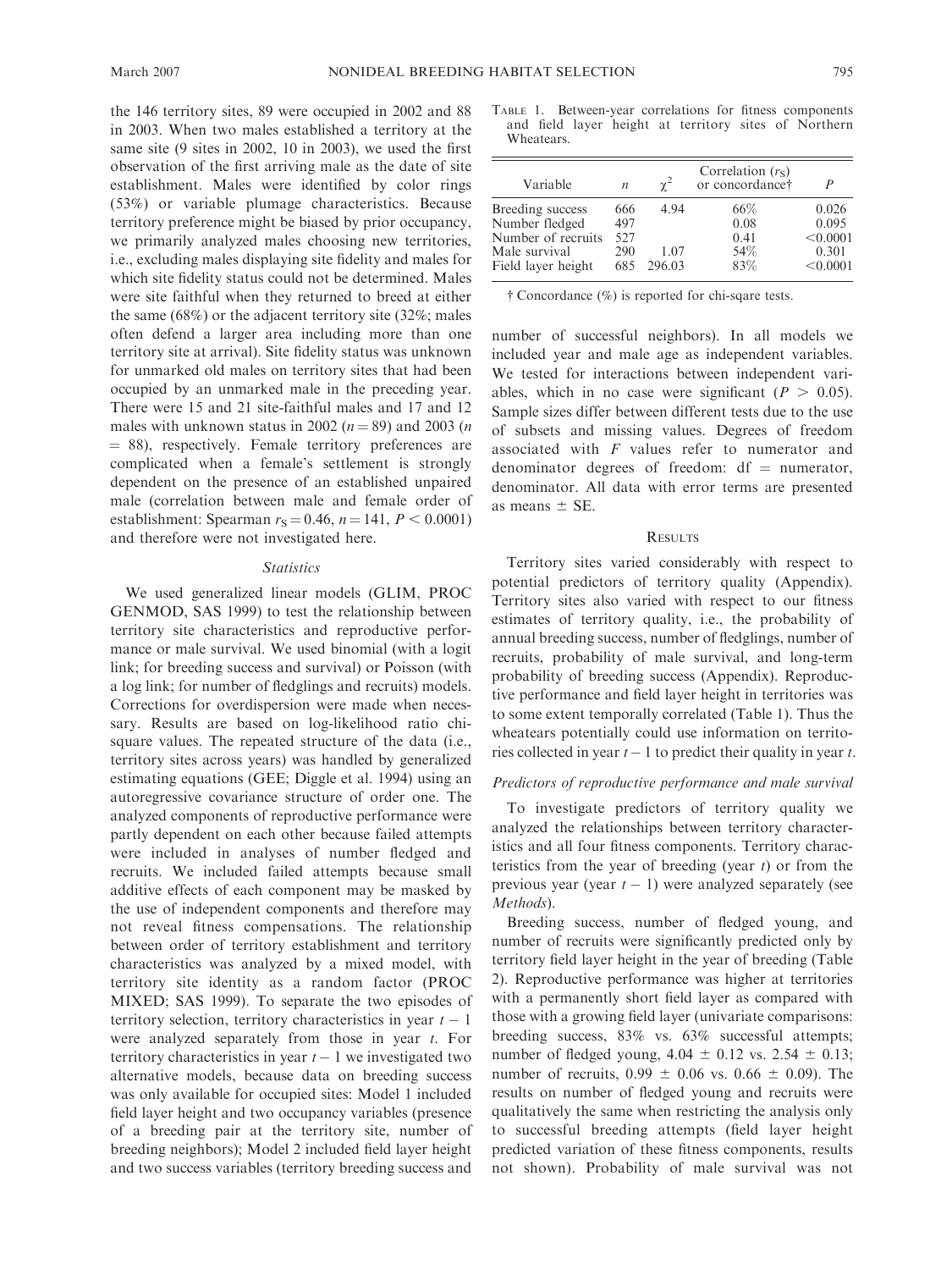| Territory characteristics in year t | Estimate (mean $\pm$ SE) | df | $\chi^2$ | $\overline{P}$ |
|-------------------------------------|--------------------------|----|----------|----------------|
| Breeding success ( $n = 986$ )      |                          |    |          |                |
| Year                                |                          | 10 | 21.67    | 0.017          |
| Male age                            | $0.476 \pm 0.173$        | 1  | 6.50     | 0.011          |
| Field layer height†                 | $1.098 \pm 0.189$        | 1  | 25.53    | < 0.0001       |
| Territory cluster size              | $-0.026 \pm 0.066$       |    | 0.17     | 0.685          |
| Number fledged ( $n = 787$ )        |                          |    |          |                |
| Year                                |                          | 10 | 25.12    | 0.005          |
| Male age                            | $0.189 \pm 0.063$        | 1  | 9.08     | 0.003          |
| Field layer height†                 | $0.442 \pm 0.058$        | 1  | 32.75    | < 0.0001       |
| Territory cluster size              | $0.007 \pm 0.017$        |    | 0.15     | 0.696          |
| Number of recruits ( $n = 557$ )    |                          |    |          |                |
| Year                                |                          | 10 | 26.77    | 0.003          |
| Male age                            | $0.234 \pm 0.139$        | 1  | 2.86     | 0.091          |
| Field layer height†                 | $0.608 \pm 0.153$        | 1  | 14.00    | 0.0002         |
| Territory cluster size              | $-0.004 \pm 0.047$       |    | 0.01     | 0.936          |
| Male survival $(n = 448)$ :         |                          |    |          |                |
| Male age                            | $0.087 \pm 0.207$        | 1  | 0.17     | 0.680          |
| Field layer height†                 | $-0.091 \pm 0.222$       | 1  | 0.17     | 0.682          |
| Territory cluster size              | $-0.069 \pm 0.081$       |    | 0.68     | 0.411          |

TABLE 2. Repeated generalized linear models predicting breeding performance or male survival by territory characteristics in the year of breeding (year  $t$ ).

*Notes:* Estimates,  $\chi^2$ , and P values refer to GEE estimates (model repeated for identity of territory sites, see *Methods: Statistics*). Territory cluster size is the total number of territory sites adjacent to the focal territory site (independent of occupancy status).

Estimate refers to permanently short field layers.

- Year could not be included in the model because of convergence problems.

significantly related to any independent variable analyzed (Table 2).

Of the territory characteristics of year  $t - 1$  only territory field layer height significantly predicted number of fledged young and number of recruits in both alternative models (see Methods; Model 1 including occupancy variables: Table 3). The two success variables did not predict reproductive performance (Model 2:  $P$  > 0.17). Restricting the analysis to only successful attempts in year  $t$  did not change the relationships to number of fledged young and recruits (results not shown). Male subsequent survival (between year  $t$  and  $t + 1$ ) was not significantly associated with any territory characteristic of year  $t - 1$  (Table 3; Model 2: all  $P >$ 

TABLE 3. Repeated generalized linear models predicting reproductive performance or male survival by territory characteristics in the year previous to breeding (year  $t - 1$ ).

| Territory characteristics in year $t - 1$                                          | Estimate (mean $\pm$ SE)                                      | df | $\chi^2$             | $\overline{P}$          |
|------------------------------------------------------------------------------------|---------------------------------------------------------------|----|----------------------|-------------------------|
| Breeding success in year $t(n = 553)$                                              |                                                               |    |                      |                         |
| Field layer height <sup>†</sup><br>Territory occupancy<br>Number of neighbor pairs | $0.404 \pm 0.274$<br>$-0.244 \pm 0.491$<br>$0.039 \pm 0.076$  | 1  | 1.87<br>0.26<br>0.27 | 0.172<br>0.610<br>0.606 |
| Number fledged in year $t(n = 454)$                                                |                                                               |    |                      |                         |
| Field layer height <sup>†</sup><br>Territory occupancy<br>Number of neighbor pairs | $0.267 \pm 0.106$<br>$-0.141 \pm 0.170$<br>$0.012 \pm 0.023$  |    | 6.11<br>0.68<br>0.29 | 0.013<br>0.411<br>0.592 |
| Number of recruits in year $t(n = 354)$                                            |                                                               |    |                      |                         |
| Field layer height†<br>Territory occupancy<br>Number of neighbor pairs             | $0.424 \pm 0.177$<br>$-0.163 \pm 0.278$<br>$0.007 \pm 0.050$  | 1  | 6.41<br>0.29<br>0.02 | 0.011<br>0.589<br>0.884 |
| Male survival $(n = 294)$ :                                                        |                                                               |    |                      |                         |
| Field layer height†<br>Territory occupancy<br>Number of neighbor pairs             | $0.440 \pm 0.264$<br>$-0.660 \pm 0.728$<br>$-0.157 \pm 0.074$ | 1  | 2.40<br>1.01<br>4.22 | 0.121<br>0.316<br>0.040 |

*Notes:* Estimates,  $\chi^2$ , and P values refer to GEE estimates (model repeated for identity of territory sites). Number of neighbor pairs is the total number of pairs occupying a territory on territory sites adjacent to the focal territory site. The effects of year and male age (year  $t$ ) are not shown.

Estimate refers to permanently short field layers.

- Year could not be included in the model because of convergence problems.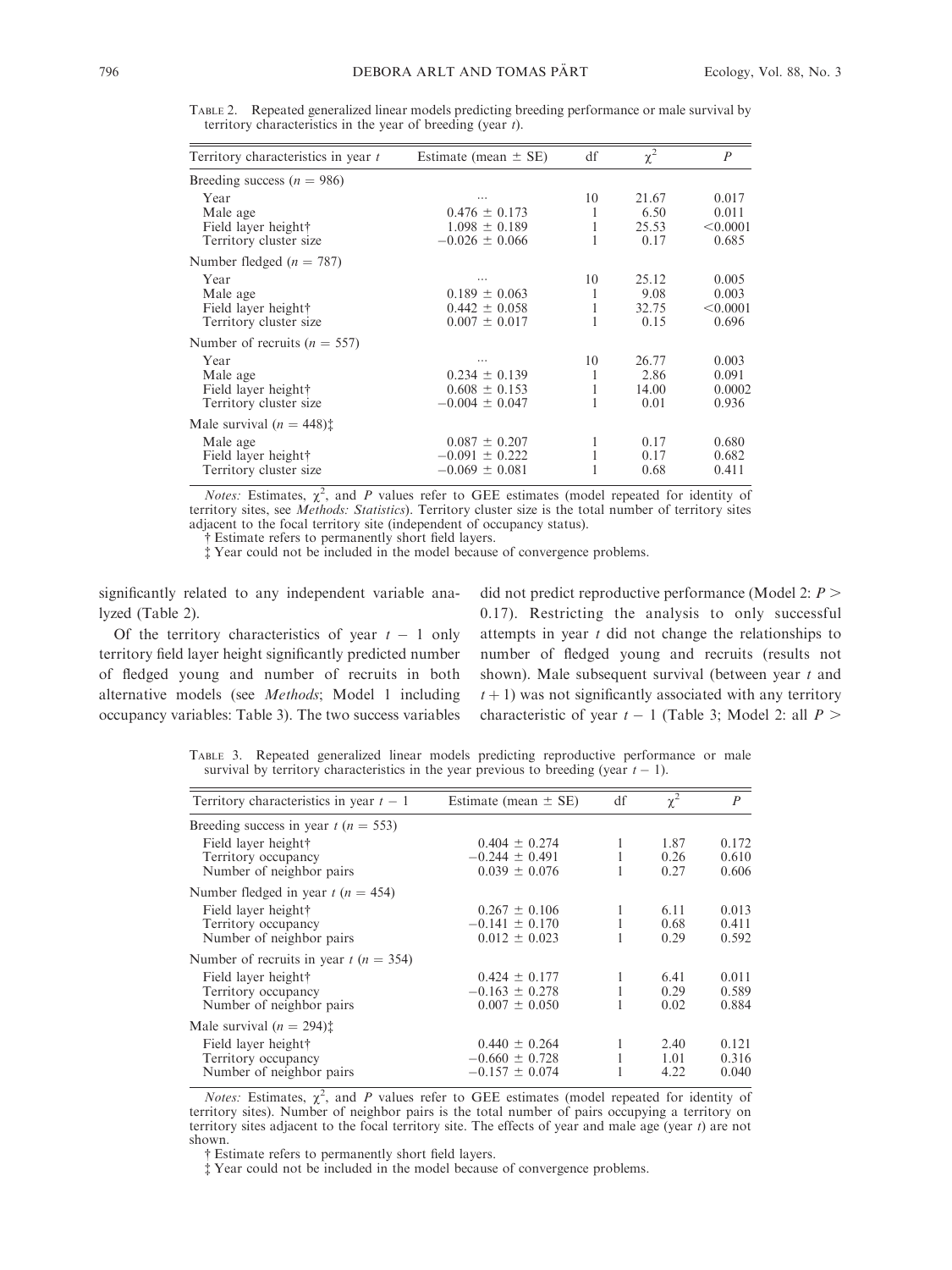

FIG. 1. Observed (shaded bars) and expected (open bars) number of territory sites for the number of years a territory was occupied during 1993–2002 (long-term occupancy). Expected values were calculated from a Poisson distribution.

0.38), except number of breeding neighbors. Males breeding at territories with more breeding neighbors in the previous year had a lower probability of survival than those breeding at sites with few or no neighbors.

## Territory preference in relation to predictors of reproductive performance

Long-term occupancy varied among territories and this variation deviated from random expectations ( $\chi^2$  = 33.90, df = 10,  $P < 0.001$ ), with more sites occupied <3 years and  $>9$  years than expected (Fig. 1). Long-term occupancy was positively associated with male age and size of territory clusters, but not with territory field layer height (repeated GLIM with year, male age, territory cluster size, field layer height as independent variables: effects of male age,  $\chi^2$  = 10.51, df = 1, P = 0.001; territory cluster size,  $\chi^2 = 11.71$ , df = 1, P = 0.0006; field layer height,  $\chi^2 = 2.15$ , df = 1, P = 0.143). Order of territory establishment (in 2002–2003) was significantly associated with long-term occupancy (mixed-model ANCOVA

with year, male age, long-term occupancy as independent variables: long-term occupancy effect,  $F = 18.44$ , df  $= 1, 46, P < 0.0001$ , suggesting that territories being preferred in previous years were also the ones to be taken first in the spring.

Order of establishment was primarily analyzed for males selecting new territory sites (excluding males displaying site fidelity and males of unknown status). Older males were the first to arrive and establish territories (Table 4). Concerning territory characteristics in the year of establishment (year  $t$ ) the order of territory establishment was only related to territory cluster size, i.e., males settled earlier at territory sites sharing borders with several adjacent sites than at those with few or no adjacent sites (Table 4, Fig. 2A). Territory field layer height did not explain variation in order of establishment (Table 4, Fig. 2B). The same pattern was evident when all males (irrespective of site fidelity) were analyzed together, although the effect of territory cluster size was less strong (same model as in Table 4; territory cluster size effect: estimate  $=-3.060 \pm 1.388$ ,  $F = 4.86$ , df  $= 1, 46, P = 0.033$ .

The relationships between order of establishment and territory characteristics of the previous year  $(t - 1)$  were investigated by two alternative models (occupancy variables vs. success variables, see Methods). For males selecting a new territory, order of establishment tended to be positively related to the number of breeding neighbors (Table 4) or number of successful neighbors in the previous year (same model as in Table 4, but with success variables; number of successful neighbors effect: estimate  $=-5.161 \pm 2.334$ ,  $F = 4.89$ , df  $= 1, 6, P = 0.069$ ,  $n = 48$ ). This relationship was not evident when all males were included; instead order of establishment was significantly related only to the presence of a breeding pair year  $t - 1$  (Model 1, occupancy variables: effects of territory occupancy, estimate =  $10.504 \pm 4.151$ ,  $F = 6.40$ ,  $df = 1, 42, P = 0.015$ ; number of neighbor pairs, estimate  $=-1.515 \pm 1.223, F=1.53, df=1, 42, P=0.222, n=148$ (Model 2, success variables: territory breeding success,

TABLE 4. Preference of territory characteristics by males selecting new territories.<sup>†</sup>

| Independent variables                                  | Estimate $\pm$ SE   | F    | df    | P     |
|--------------------------------------------------------|---------------------|------|-------|-------|
|                                                        |                     |      |       |       |
| Territory characteristics in year $t (n = 95)$         |                     |      |       |       |
| Year                                                   | $\cdots$            | 0.15 | 1, 17 | 0.701 |
| Male age                                               | $-12.055 \pm 3.844$ | 9.84 | 1.17  | 0.006 |
| Field layer height:                                    | $3.418 \pm 4.046$   | 0.71 | 1.17  | 0.410 |
| Territory cluster size                                 | $-4.631 \pm 1.480$  | 9.79 | 1.17  | 0.006 |
| Territory characteristics in year $t - 1$ ( $n = 93$ ) |                     |      |       |       |
| Year                                                   | $\cdots$            | 0.07 | 1, 13 | 0.801 |
| Male age                                               | $-12.211 \pm 3.869$ | 9.96 | 1.13  | 0.008 |
| Field layer height <sup>*</sup>                        | $0.536 \pm 4.364$   | 0.02 | 1, 13 | 0.904 |
| Territory occupancy                                    | $-4.213 \pm 4.303$  | 0.96 | 1, 13 | 0.345 |
| Number of neighbor pairs                               | $-2.981 \pm 1.492$  | 3.99 | 1, 13 | 0.067 |

Notes: The data were analyzed by mixed-model ANCOVAs (with identity of territory sites as random factor) with order of establishment as dependent variable, and year, male age, and territory characteristics in year  $t$  or  $t - 1$  as independent variables.

<sup>†</sup> Males that displayed site fidelity or were of unknown status were excluded, see Methods).

- Estimate refers to permanently short field layers.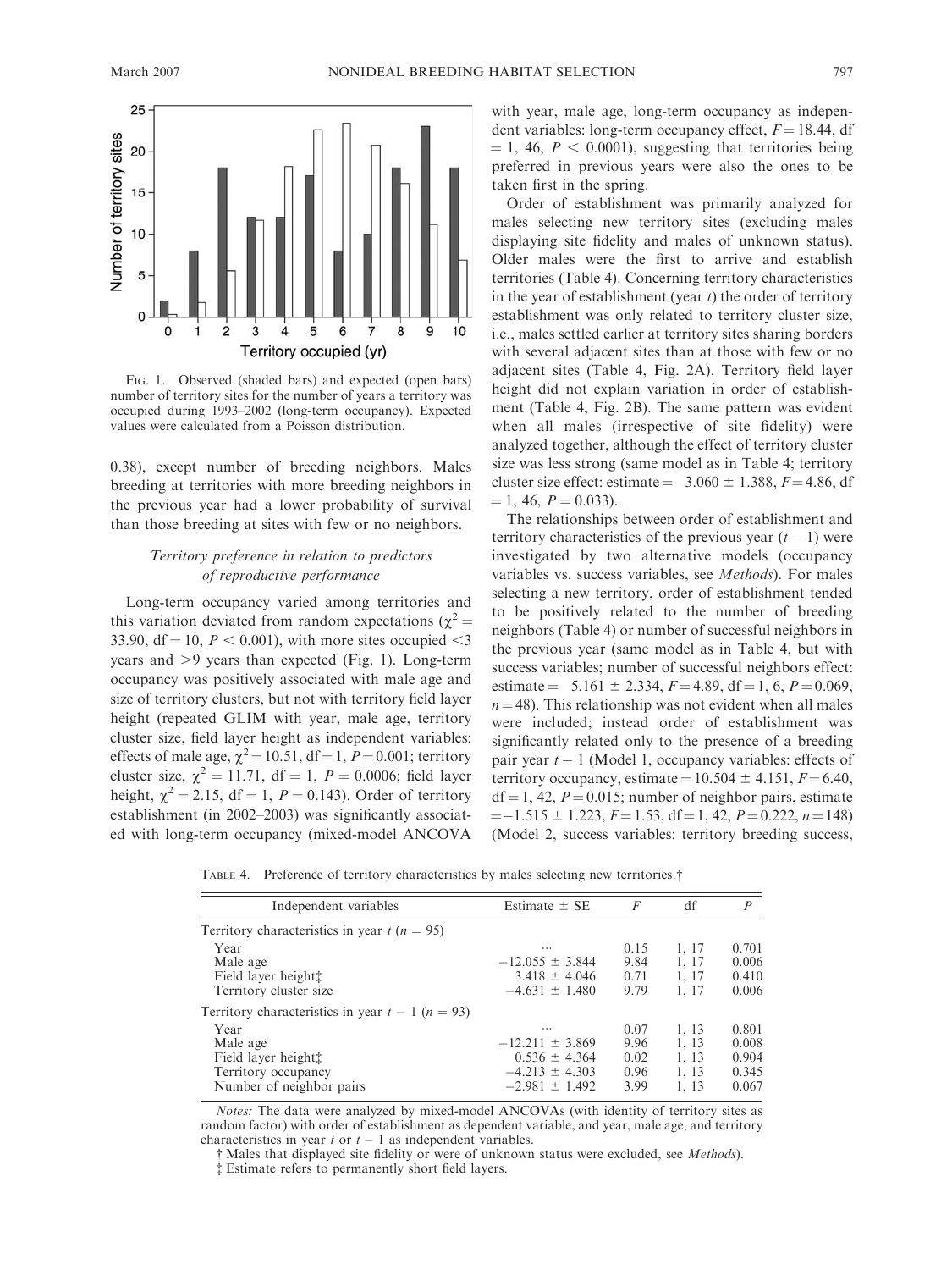

FIG. 2. The order of establishment (partial residuals [low values correspond to early establishment]; model with territory characteristics in year  $t$  as in Table 4) in relation to (A) territory cluster size (2002, solid symbols, solid line; 2003, open symbols, dashed line), and (B) field layer height (2002, shaded boxes; 2003, open boxes).

estimate  $= -1.103 \pm 5.588$ ,  $F = 0.04$ , df  $= 1, 24, P =$ 0.845; number successful neighbors, estimate  $=-2.752 \pm$ 1.766,  $F = 2.43$ , df = 1, 24,  $P = 0.132$ ,  $n = 89$ ). As the size of territory clusters was correlated with the number of breeding neighbors (Spearman  $r<sub>S</sub> = 0.873$ ,  $n = 941$ ,  $P <$ 0.0001) and the number of successful neighbors ( $r<sub>S</sub>$  = 0.843,  $n = 875$ ,  $P < 0.0001$ ), both data on long-term occupancy and order of establishment suggest that male wheatears preferred territory aggregations.

## Relationships between preference and reproductive performance

Long-term breeding success (number of successful attempts  $\div$  total number of attempts on a territory site) was not related to territory preference as estimated by long-term occupancy (GLIM, GEE estimate  $= 0.017 \pm 0.017$ 0.050,  $\chi^2$  = 0.11, df = 1, P = 0.736, n = 125 territory sites). Similarly, annual probability of breeding success was not related to long-term occupancy (repeated GLIM with year, male age, long-term occupancy as independent variables; long-term occupancy effect, GEE estimate  $=$  $0.037 \pm 0.033$ ,  $\chi^2 = 1.27$ , df = 1, P = 0.261, n = 986 breeding attempts). However, wheatears breeding on territories that had been occupied in many years tended to produce on average more fledglings (model as above; long-term occupancy effect, GEE estimate =  $0.024 \pm$ 0.013,  $\chi^2 = 3.62$ , df = 1, P = 0.057, n = 798) and more recruits than those breeding on territories occupied only in a few years (long-term occupancy effect, GEE estimate  $= 0.080 \pm 0.039$ ,  $\chi^2 = 4.78$ , df  $= 1$ ,  $P = 0.029$ ,  $n = 561$ ).

Furthermore, breeding success and number of recruits were related to order of establishment (repeated GLIM with year, male age, order of establishment as independent variables: effects of order of establishment on breeding success, GEE estimate =  $-0.026 \pm 0.012$ ,  $\chi^2$  = 3.88, df = 1,  $P = 0.049$ ,  $n = 137$ ; number of fledged young, GEE estimate  $= -0.004 \pm 0.003$ ,  $\chi^2 = 1.47$ , df = 1,  $P = 0.226$ ,  $n = 87$ ; number of recruits, GEE estimate =  $-0.023 \pm 0.009$ ,  $\chi^2 = 4.76$ , df = 1, P = 0.029, n = 77). These relationships could, however, be caused by deteriorating breeding conditions over the course of the breeding season (Verhulst et al. 1995), as at least the number of recruits was negatively related to hatching date (repeated GLIM with year, male age, and hatching date [standardized for annual variation] as independent variables: hatching date effect on breeding success, GEE estimate =  $-0.083 \pm 0.091$ ,  $\chi^2$  = 0.70, df = 1, P = 0.403, n  $= 112$ ; number of fledged young, GEE estimate  $= -0.009$  $\pm$  0.010,  $\chi^2$  = 0.79, df = 1, P = 0.374, n = 76; number of recruits, GEE estimate =  $-0.122 \pm 0.032$ ,  $\chi^2 = 7.23$ , df = 1,  $P = 0.007$ ,  $n = 71$ ). Order of establishment and hatching date were correlated (Spearman  $r<sub>S</sub> = 0.59$ ,  $P <$ 0.0001,  $n = 108$ ), but order of establishment had no additional independent effect on reproductive performance when the effect of breeding time was taken into account (analyses of residuals from GLIM models including year, male age, and hatching date as independent variables, mixed model: effects of order of establishment on residual variation for breeding success, estimate  $= -0.003 \pm 0.004$ ,  $F = 0.34$ , df  $= 1$ , 102, P  $=$ 0.561,  $n = 104$ ; number of fledged young, estimate =  $-0.002 \pm 0.006$ ,  $F = 0.18$ , df = 1, 69,  $P = 0.670$ ,  $n = 71$ ; number of recruits, estimate  $=$   $-0.004 \pm 0.007$ ,  $F = 0.35$ , df = 1, 66,  $P = 0.554$ ,  $n = 68$ ).

## Repeatability of territory preference

The relationship between order of establishment and long-term occupancy suggests that order of establishment should be repeatable across years. Among the 52 sites occupied in both years, site-specific order of establishment showed some repeatability (all territory sites, one-way ANOVA,  $F = 2.57$ , df = 1, 50,  $P < 0.001$ , repeatability  $r = 0.44$ ; only territory sites occupied by different males in both years,  $F = 2.24$ , df = 1, 28, P = 0.016,  $r = 0.38$ ).

#### **DISCUSSION**

Breeding territories of wheatears varied both in their physical characteristics and in their potential effects on individual fitness, and this variation among territories was temporally correlated across years, although weakly so for demographic parameters. Thus, the basic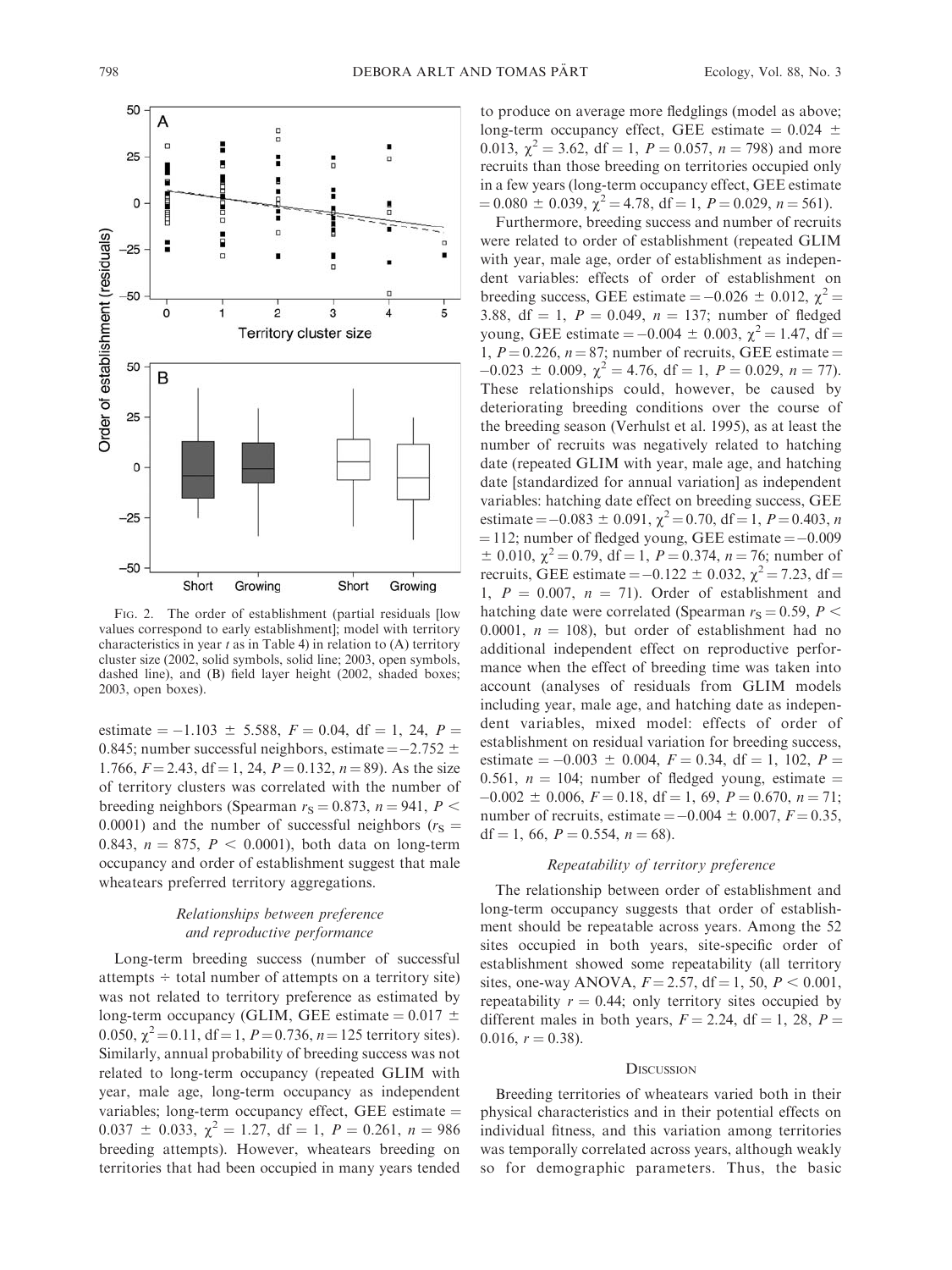prerequisites were given for habitat selection in general, and for habitat selection based on cues collected a year ahead of breeding in specific (e.g., Boulinier and Danchin 1997, Doligez et al. 2003, Danchin et al. 2004). By linking realized preferences (i.e., observed territory establishment), territory characteristics, and several fitness components we were able to pinpoint some potential cues involved in the selection of breeding territories and test whether these were good predictors of territory quality. Our results show that wheatears preferred certain territory sites consistently over others according to long-term occupancy data (Fig. 1), the association between long-term occupancy and order of establishment (see also Brooke 1979), and the repeatability of order of territory establishment (see also Currie et al. 2000). Of all territory characteristics investigated male wheatears seemed to prefer only territories located in territory clusters (i.e., territory aggregations partly reflecting larger habitat patches and/or the presence of conspecifics). None of the territory characteristics related to clustering (territory cluster size, number and success of neighboring breeders), however, were related to any fitness component. Instead, the only territory characteristic linked to individual fitness was field layer height. Clearly, there was a mismatch between territory characteristics linked to preference and those linked to individual fitness. Site fidelity of individuals could potentially confound preference (e.g., when site-faithful males were included in the analyses, preference was related to territory occupancy year  $t - 1$ ), but our results concerning preference for territory aggregations were more robust when we excluded individuals displaying site fidelity. The mismatch between preference and fitness was evident for all fitness components investigated, and thus our results cannot be explained by fitness compensations (sensu Battin 2004).

Measures of reproductive performance and survival are expected to reflect breeding territory or habitat quality because they integrate the effects of several components of quality (e.g., predation risk, food abundance, local climate) on individual fitness (e.g., Danchin et al. 2001, Doligez et al. 2003). There is a risk, however, that such estimates of habitat quality are inflated when habitat quality and individual quality are correlated. Currie et al. (2000) found that territory quality as opposed to individual quality appeared to explain much of the variation of breeding success in Northern Wheatears. Similarly, a previous experimental study in our study population showed strong environmental effects, but no individual (including age) effects, on reproductive performance in male wheatears (Pärt 2001b). Therefore, variation in individual quality could only have minor effects on our results concerning the links between territory characteristics and fitness components.

One could argue that we missed a preferred habitat characteristic linked to individual fitness, since data on long-term occupancy suggest that at least the production of recruits, on average, was higher in attractive than in less attractive territories. Furthermore, reproductive performance (breeding success and number of recruits) declined with order of establishment. A problem when investigating fitness consequences related to preferences, however, is that this relationship may be confounded by a general decline in breeding conditions over the course of the breeding season (Price et al. 1988, Verhulst et al. 1995) as estimates of preference are related to breeding time. (Here: long-term occupancy was correlated with order of territory establishment, and order of territory establishment was correlated with hatching date.) Empirical evidence suggests that breeding conditions generally decline over the course of the breeding season in songbirds (Verhulst et al. 1995, Svensson 1997, Verboven and Visser 1998). Although experimental data are needed to disentangle the effects of breeding time and order of establishment (as reflecting territory quality), at least our data do not reject the potential effect of deteriorating breeding conditions. Nonetheless, our results are robust regarding the mismatch between investigated habitat characteristics linked to fitness and those linked to preference.

To summarize, our study suggests a case of nonideal habitat selection, but not an ecological trap in its strict sense, since poor-quality habitats (i.e., territories with growing field layers) were not preferred over highquality ones.

## Why a mismatch between preference and reproductive performance?

There are several nonexclusive reasons why individuals may display a nonideal breeding habitat selection. Observed deviation from ideal habitat selection in wheatears could be caused, for example, by limited knowledge about alternatives or conflicting demands (see Introduction). However, our results suggest that a major cause is the mismatch between territorial characteristics linked to preference and those linked to reproductive performance.

One cause for nonideal habitat selection may be a within-season temporal mismatch between the cue used and reproductive performance (Orians and Wittenberger 1991). Although wheatears did not prefer sites with a permanently short field layer, they strongly preferred sites where field layers were short at the time of territory establishment. Habitats with tall field layers at the time of establishment (e.g., long-term fallow fields, abandoned pastures, and residual grassland habitats) were clearly avoided (T. Pärt, D. Arlt, and A. Qvarnström, unpublished manuscript). However,  $\sim$  50% of all sites with a short field layer in April grew tall field layers later on. Obviously, the information of field layer height at the time of establishment poorly predicted field layer height at the critical time when nestlings were being fed. Thus, there was a poor temporal correlation between the conditions at the time of selection and conditions when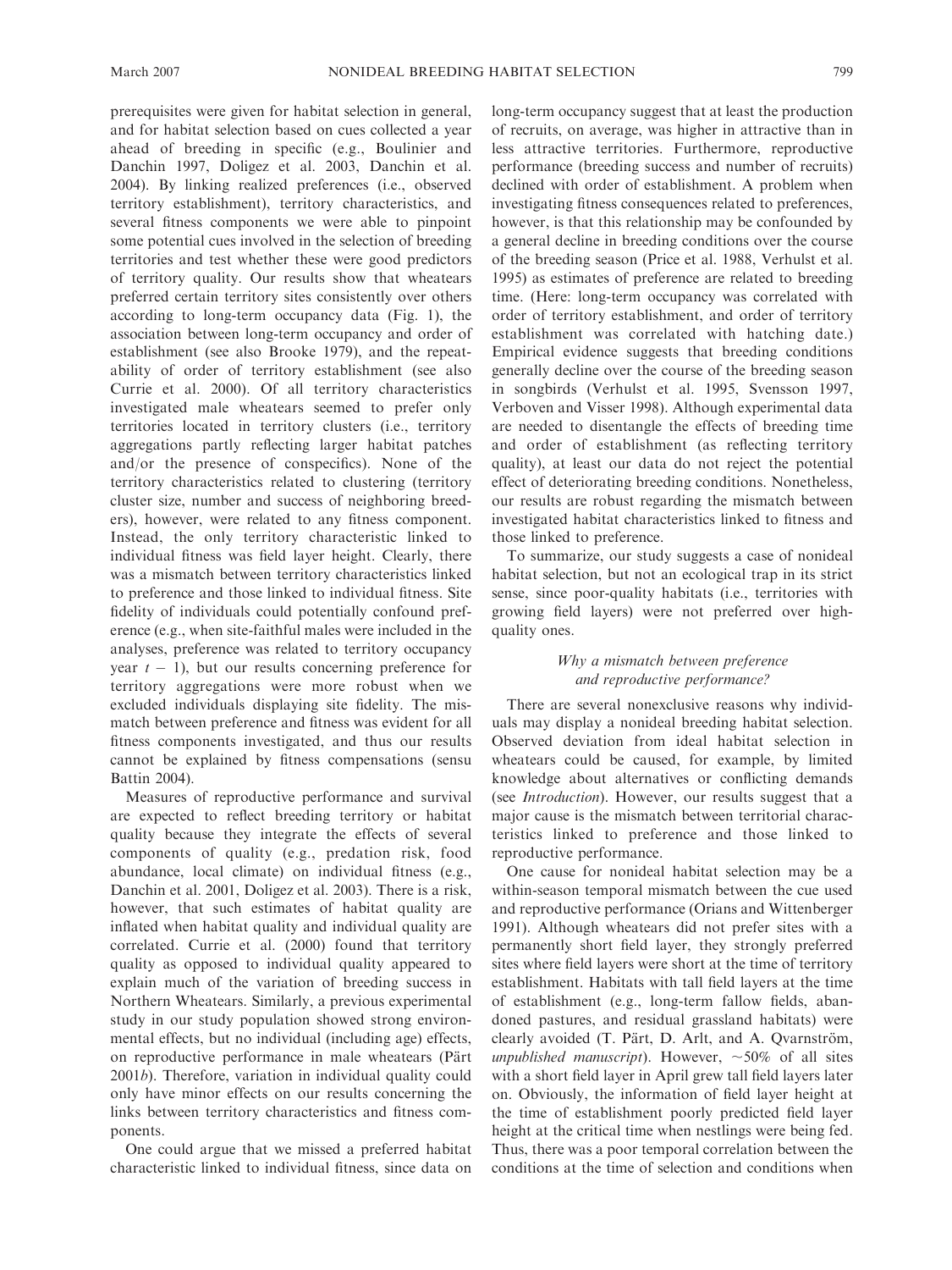young were reared. Such an uncoupling of preference and habitat quality may be caused by rapid habitat alterations (as, for example, in agricultural landscapes), causing past cues of habitat quality to be independent of present habitat quality (Kokko and Sutherland 2001, Schlaepfer et al. 2002, Battin 2004). At present we do not have historical data on whether field layer height at the time of establishment better predicted within-season variation in field layers in the past. Several other studies suggest that cues available at the beginning of the breeding season may only poorly predict reproductive success in patches, whereas cues collected in the previous year may be more reliable (Boulinier et al. 1996, Reed et al. 1999). In wheatears, at least failed breeders and floaters make their choice of the subsequent breeding site by prospecting other conspecific breeding pairs (T. Pärt, D. Arlt, and A. Qvarnström, unpublished manuscript). Because territory field layer height is temporally correlated across years, these prospecting individuals could potentially collect reliable information on field layer height a year ahead of their next breeding attempt. Although this fraction of the population (probably  $<$ 20%) prefers sites with permanently short field layers (T. Pärt, D. Arlt, and A. Qvarnström, unpublished manuscript), there is no apparent preference for permanently short field layers when all individuals, with different types of histories, are analyzed together. Thus, our results suggest that many males failed to prefer territory sites with permanently short field layers despite the fact that this characteristic strongly affects reproductive performance.

The second mismatch between territory preference and reproductive performance, the observed preference of territory aggregations (territory cluster size), is more ambiguous. Several studies suggest that individuals frequently prefer patches with many conspecifics in the previous or current year of breeding (see Stamps 1988, Reed and Dobson 1993, Lima and Zollner 1996), but it is not clear whether one should expect a positive relationship between such a preference of breeding aggregations and individual fitness. This is because fitness may be locally density dependent (e.g., Sillett et al. 2004), causing individual reproductive performance to be independent or negatively related to the size of breeding aggregations. The weak negative relationship between male survival and territory cluster size may potentially reflect such effects of local density.

Other potential explanations for the apparent nonadaptive preference for territory aggregations include: (1) nonselective individuals in a landscape dominated by low-quality habitats (Stamps and Krishnan 2005) using territory cluster size as detection cue, (2) effects of recent habitat alterations changing former relationships between cue and fitness (sensu Kokko and Sutherland 2001), or (3) cryptic benefits related to the size of territory clusters such as increased probability to establish a territory or to shift to a better site in a subsequent year. The first hypothesis seems unlikely, since the landscape in our study area contains a relatively high proportion of high-quality habitat (60% of all established territories have short field layers), whereas the other two are still open to future tests. Most importantly, the last explanation points to two previously neglected aspects of habitat selection, the probability to establish a territory and to improve the site selection in the future. Although this hypothesis is largely untested, territory clusters reflecting larger patches of breeding habitat may have a higher potential for territory compression and packing (see Adams 2001, Ridley et al. 2004), thus increasing probability of successfully establishing a territory in spite of an increased local competition for sites. Early male wheatears often defend a larger territory at arrival than later when other males have settled in the neighborhood (see Methods), because late-arriving males are often able to establish a territory in parts of, or between, the original territories of earlier-arriving males. Conversely, an attraction to aggregations of conspecifics may also reduce the risk of territory crowding and compression by encroachment of late-settling individuals (Getty 1981). Furthermore, breeding in a territory cluster may facilitate prospecting of alternative sites in the same neighborhood and thus increase the probability to shift to a better site in the subsequent year. In fact, a majority  $($ >60%) of all between-year shifts of territories by male wheatears are made within clusters  $(D.$  Arlt and T. Pärt, unpublished data).

To summarize, the enigmatic preference for territory aggregations suggest that studies of habitat selection, and ecological traps in specific, require detailed data not only on reproduction and survival but also on the probability of establishing a territory and the effects of subsequent choices on lifetime reproductive performance. The frequent findings of, for example, floaters (individuals failing to establish a territory [Zack and Stutchbury 1992]) suggest that territory establishment and future choices may be important to investigate if we are to fully understand observed patterns of habitat preference and its relationship to individual fitness.

#### **ACKNOWLEDGMENTS**

We thank B. Doligez, P. Forslund, C. Wiklund, S. Bensch, J. Wretenberg, T. Getty, and an anonymous referee for comments on previous drafts of the manuscript, and U. Olsson (Department of Biometry and Engineering, SLU) for statistical advice. We are grateful to many people who helped us with the collection of field data. The study was supported by the Swedish Research Council (VR) (to T. Pärt), Helge Ax:son Johnson's Foundation, Royal Swedish Academy of Sciences (KVA), Alvin's Foundation, and the Swedish Ornithological Society (SOF) (to D. Arlt).

#### LITERATURE CITED

- Adams, E. S. 2001. Approaches to the study of territory size and shape. Annual Review of Ecology and Systematics 32: 277–303.
- Battin, J. 2004. When good animals love bad habitats: ecological traps and the conservation of animal populations. Conservation Biology 18:1482–1491.